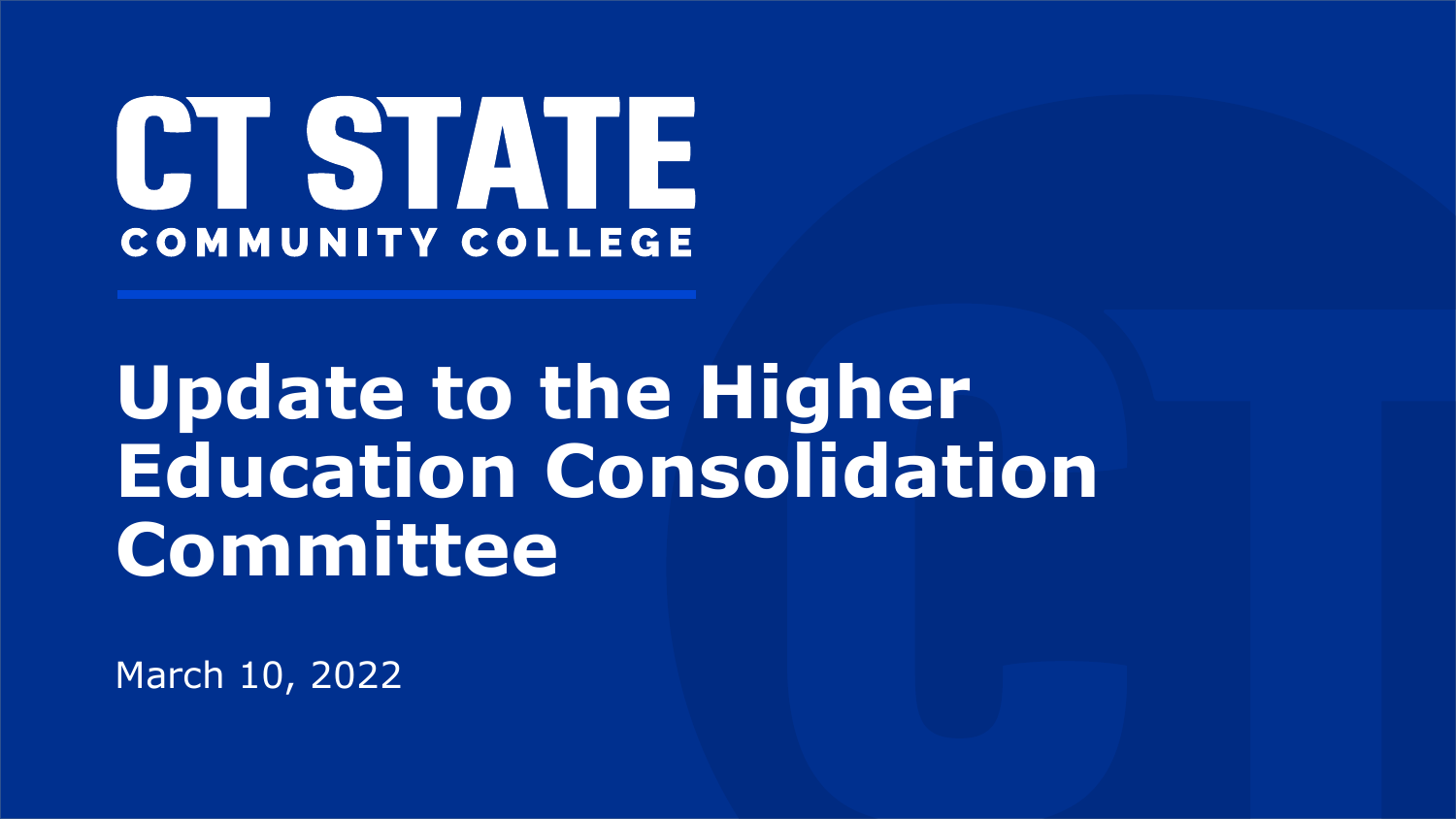## **Presenters**

### **Terrence Cheng**

*President, CSCU*

### **Dr. Michael Rooke**

*Interim President, CT State Community College & President, Northwestern CT Community College*

### **Dr. Miah LaPierre-Dreger**

*Interim Provost, Connecticut State Community College*

### **Dr. Alison Buckley**

*VP, Enrollment Management & Student Affairs, CT State Community College*

#### **Kerry Kelley** *VP, Finance & Administration & CFO, CT State Community College*

**Dr. Duncan Harris** *CEO, Capital Community College*

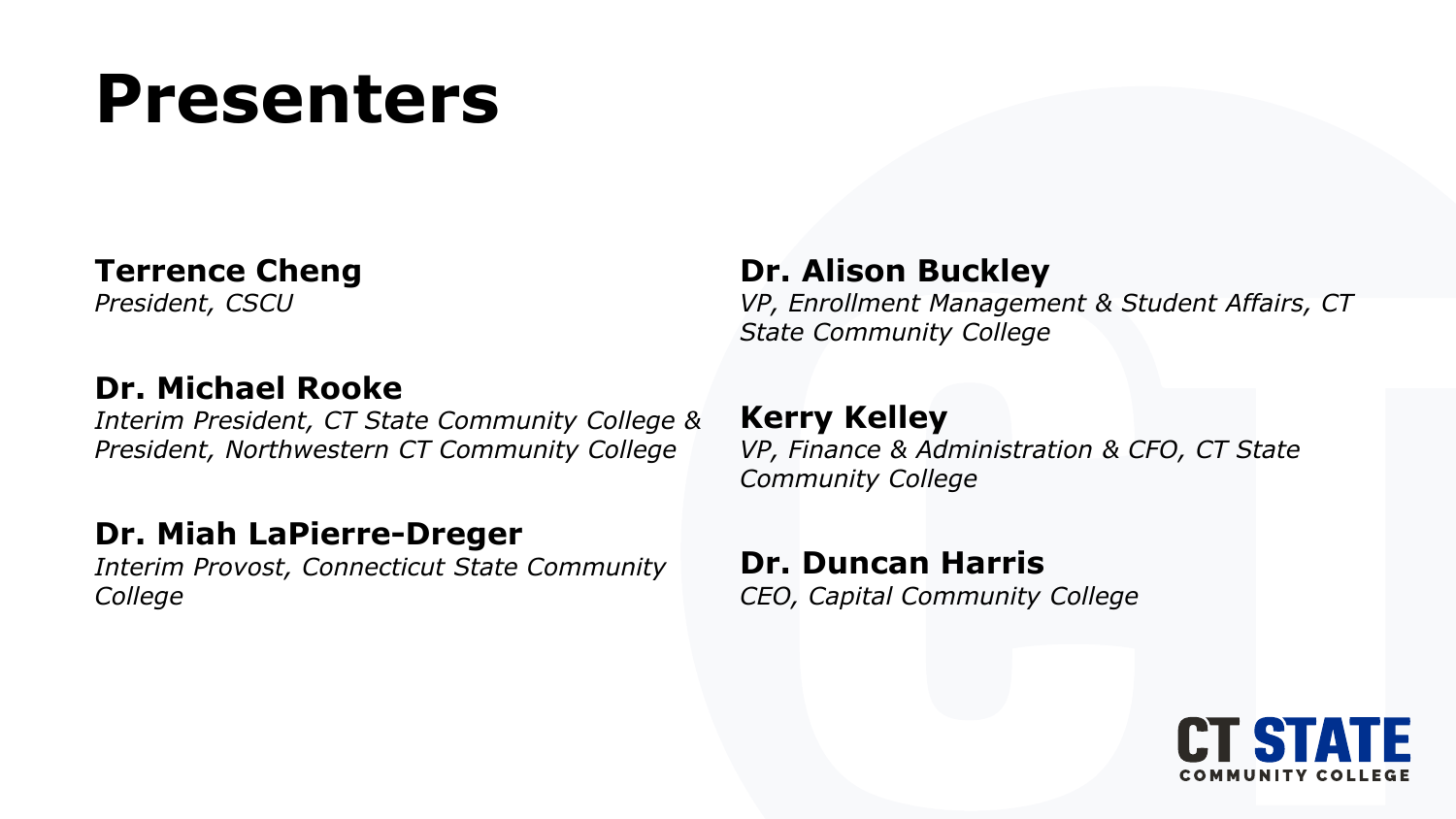## **Overview**

- ⇢ **Brief Background**
- ⇢ **Substantive Change Proposal Process**
- ⇢ **Timeline**
- ⇢ **Major accomplishments**

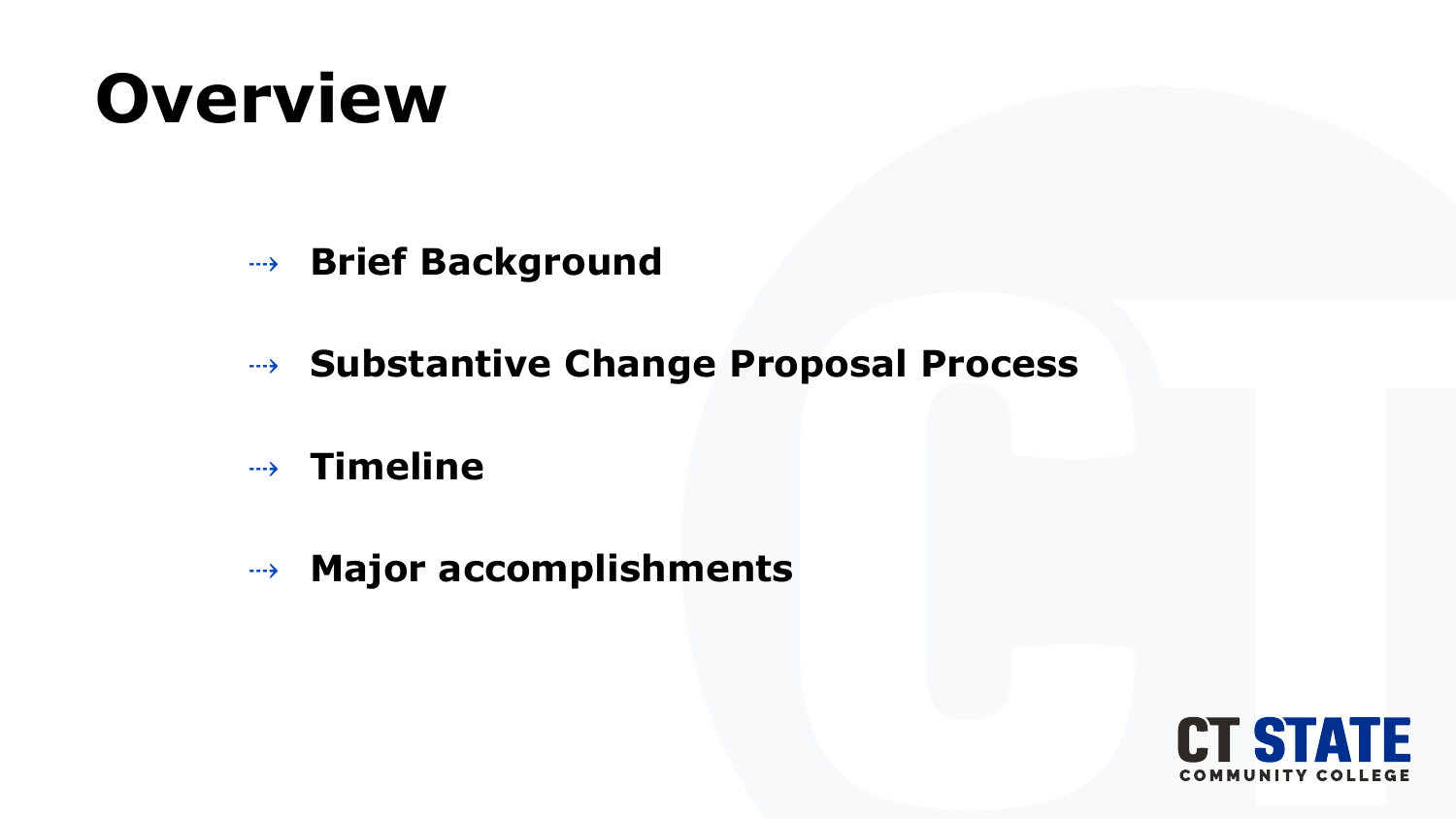# **Brief Background**

### **First proposed in April 2017**

First proposed in April 2017 to merge the 12 community colleges into a single accredited CT State Community College

### **To do so requires:**

- Approval for a Substantive Change proposal by our regional accreditor –New England Commission of Higher Education accepted our proposal on March 3, 2022
- Approval by the U.S. Department of Education, for Title IV funds

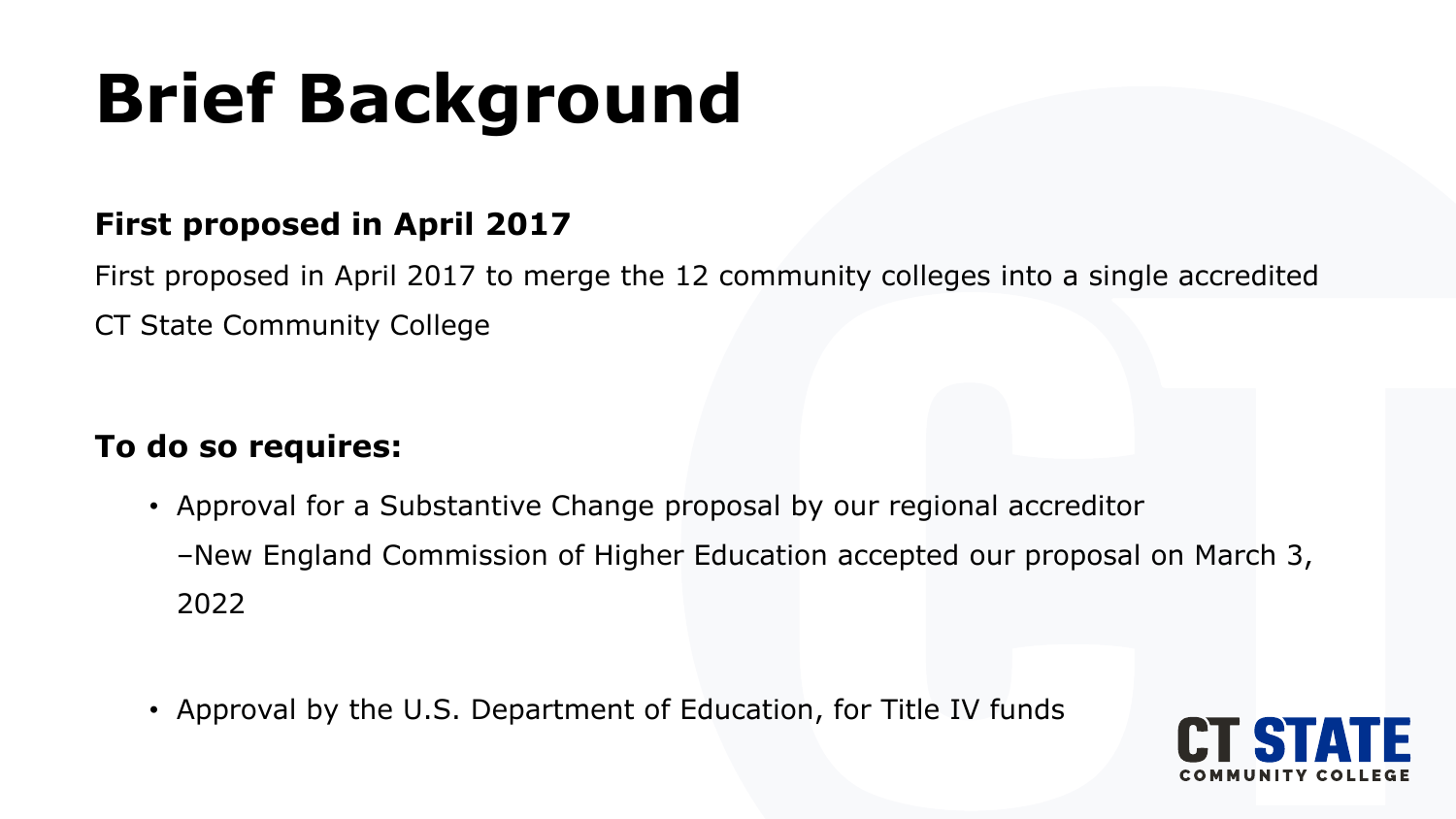# **Formation of CT State**

### **Improve Student Success**

- Investing in 100+ additional guided pathways advisors at all 12 campuses to improve student success
- Aligning curriculum, making transfer simpler & easier
- Single student transcript, allowing students to take classes at any campus and to ease transfer to 4-year institutions

### **Strengthen Financial sustainability**

- Currently 2 institutions have negative financial reserves
- Restructure staffing to account for enrollment declines
- Structure leverages shared services and invests heavily in enrollment, retention and completion

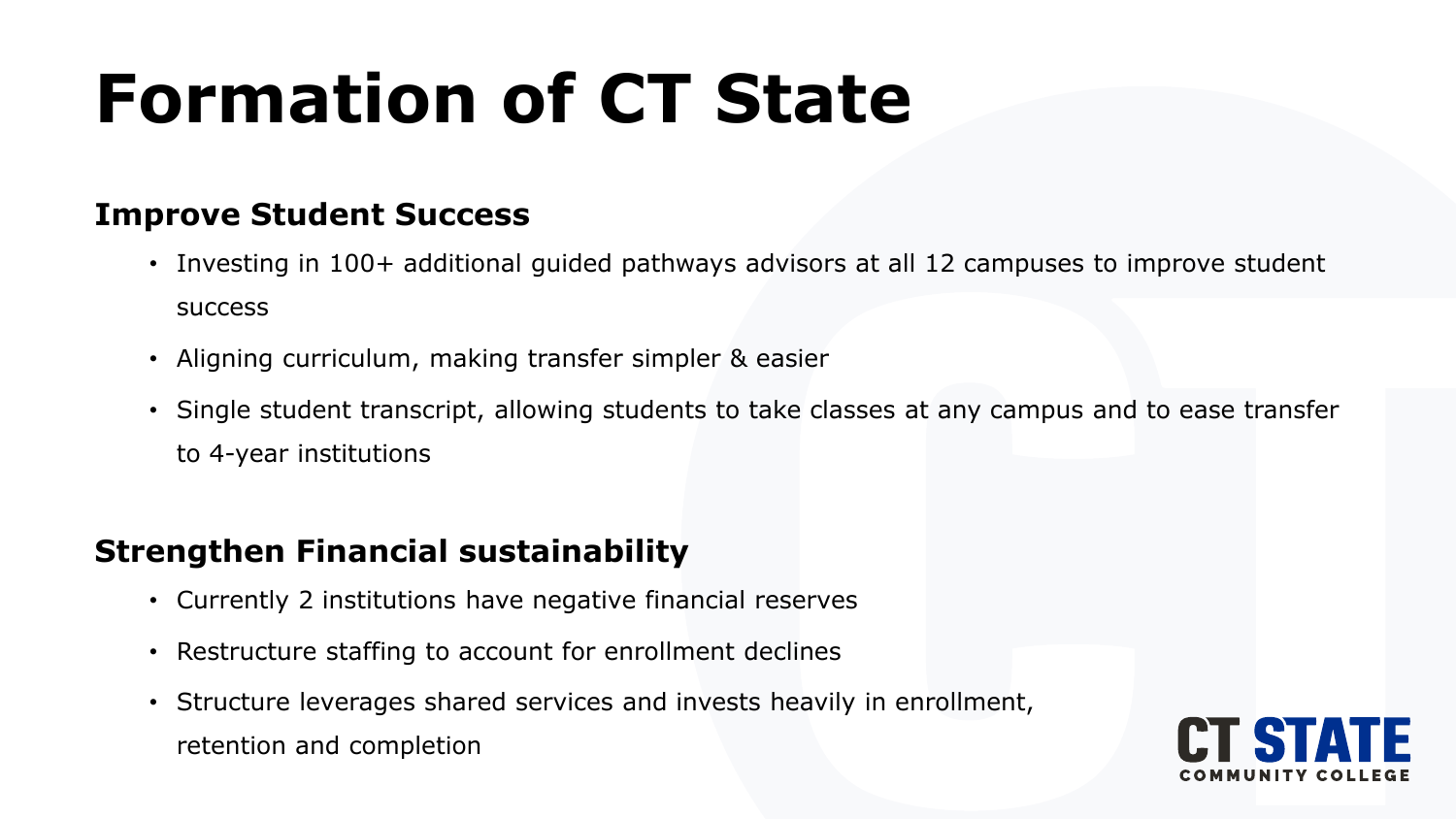# **Substantive Change Proposal**

### • **Formal Submission**

The proposal was formally submitted to the NECHE Commission on February 11, 2022

### • **Substantive Change Proposal Accepted**

CT State team met with NECHE on March 3 and Commission accepted the substantive change proposal

### • **Merging Title IV Applications**

We have also been in close contact with the U.S. Dept Education preparing to merge the 12 Title IV applications into 1 OPEID for a single institution

### • **Progress Updates**

We will provide NECHE with three reports over the next 15 months to share our progress on the final stages of the merger

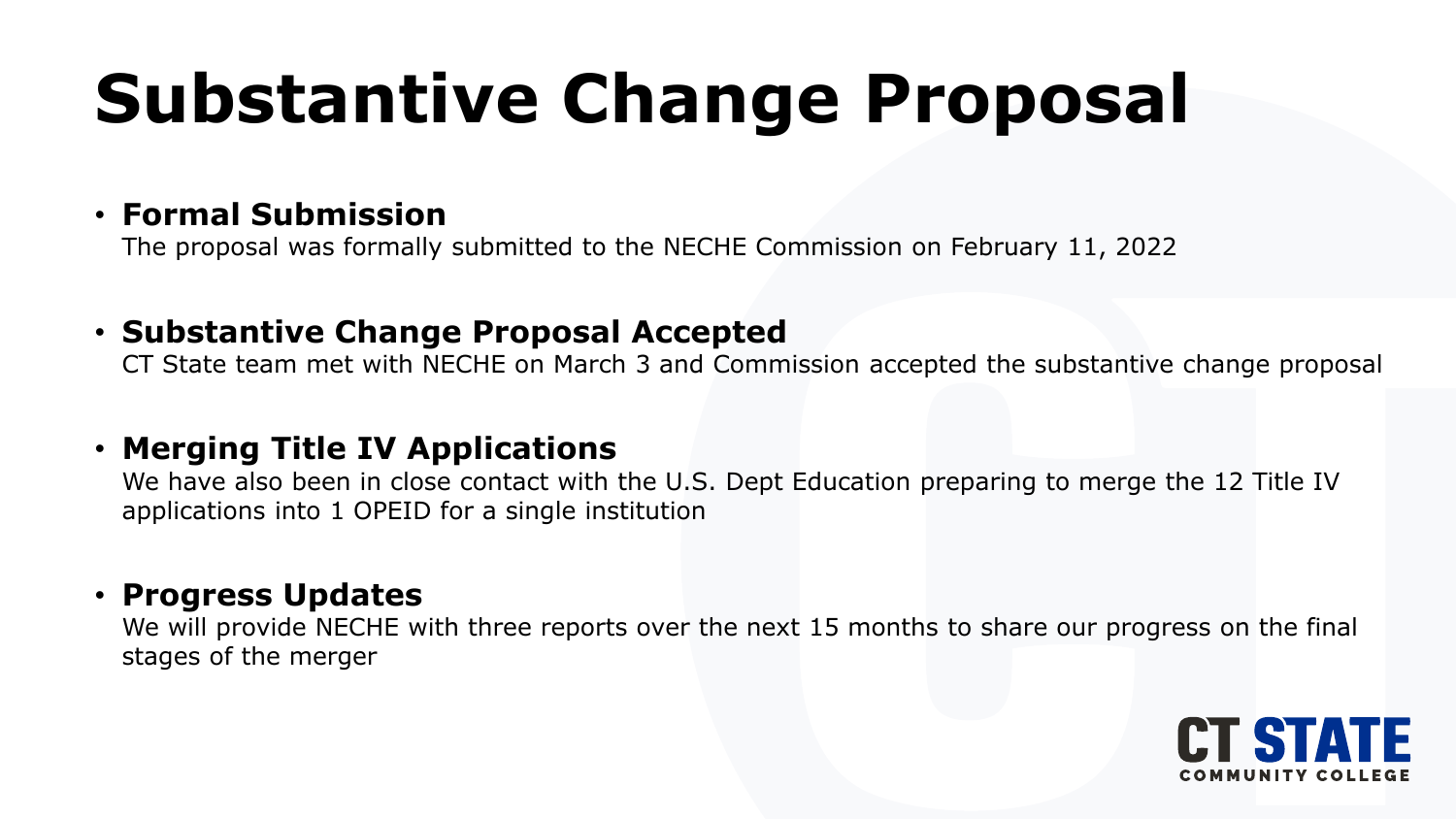## **Implementation Timeline**

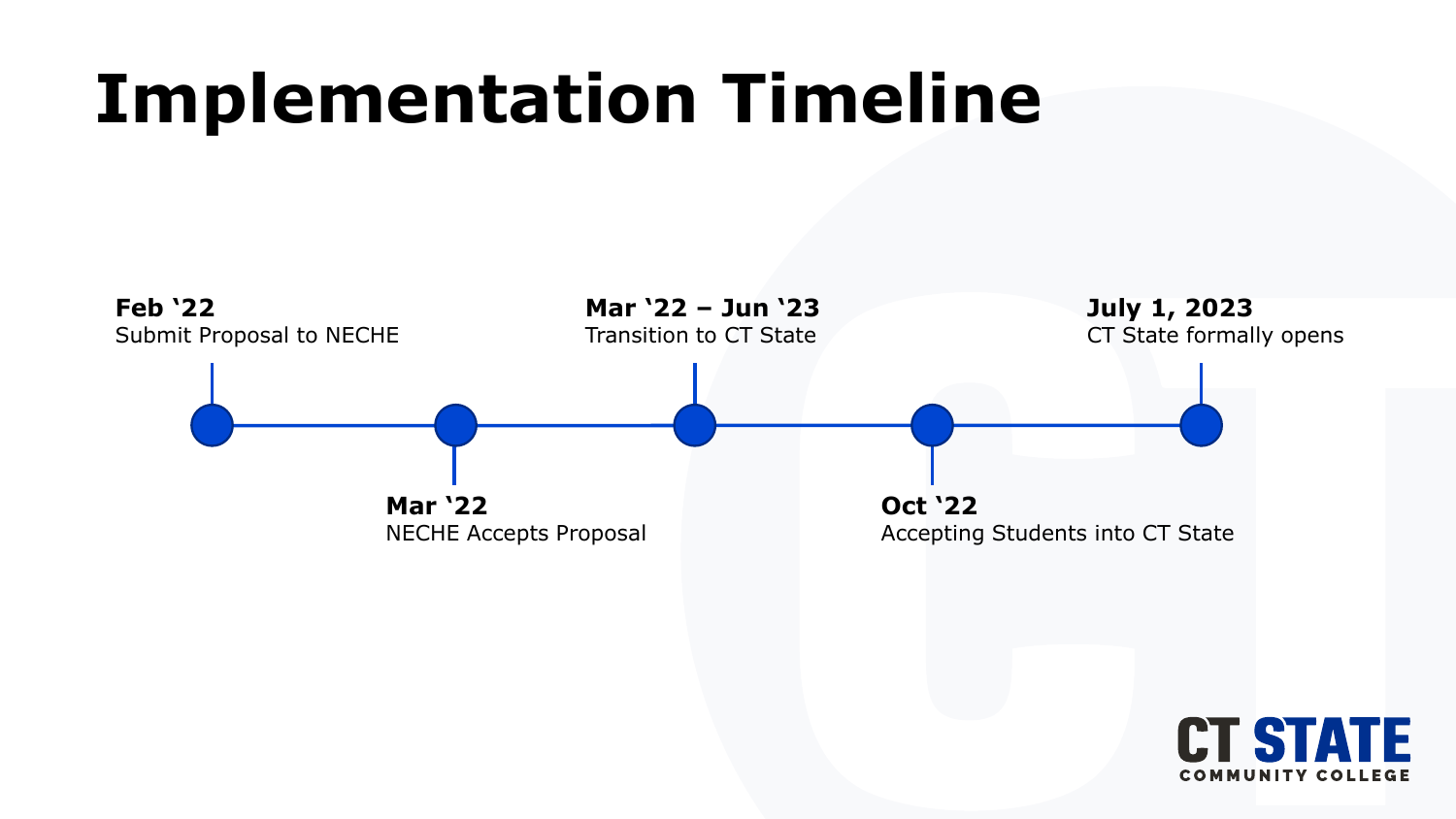# **Major Accomplishments**

#### **Aligned Curriculum**

Aligned Curriculum of 237 different degree/certificate programs, 1,345 courses (as of February 11)

- Single catalog available to students
- Common General Education, learning outcomes and prerequisites

### **Strategic Priority**

Diversity, Equity & Inclusion for CT State

### **Guided Pathways**

Implementation of Guided Pathways Advising

- Hiring 100+ new staff to support student success
- All students will eventually have an academic plan upon entry

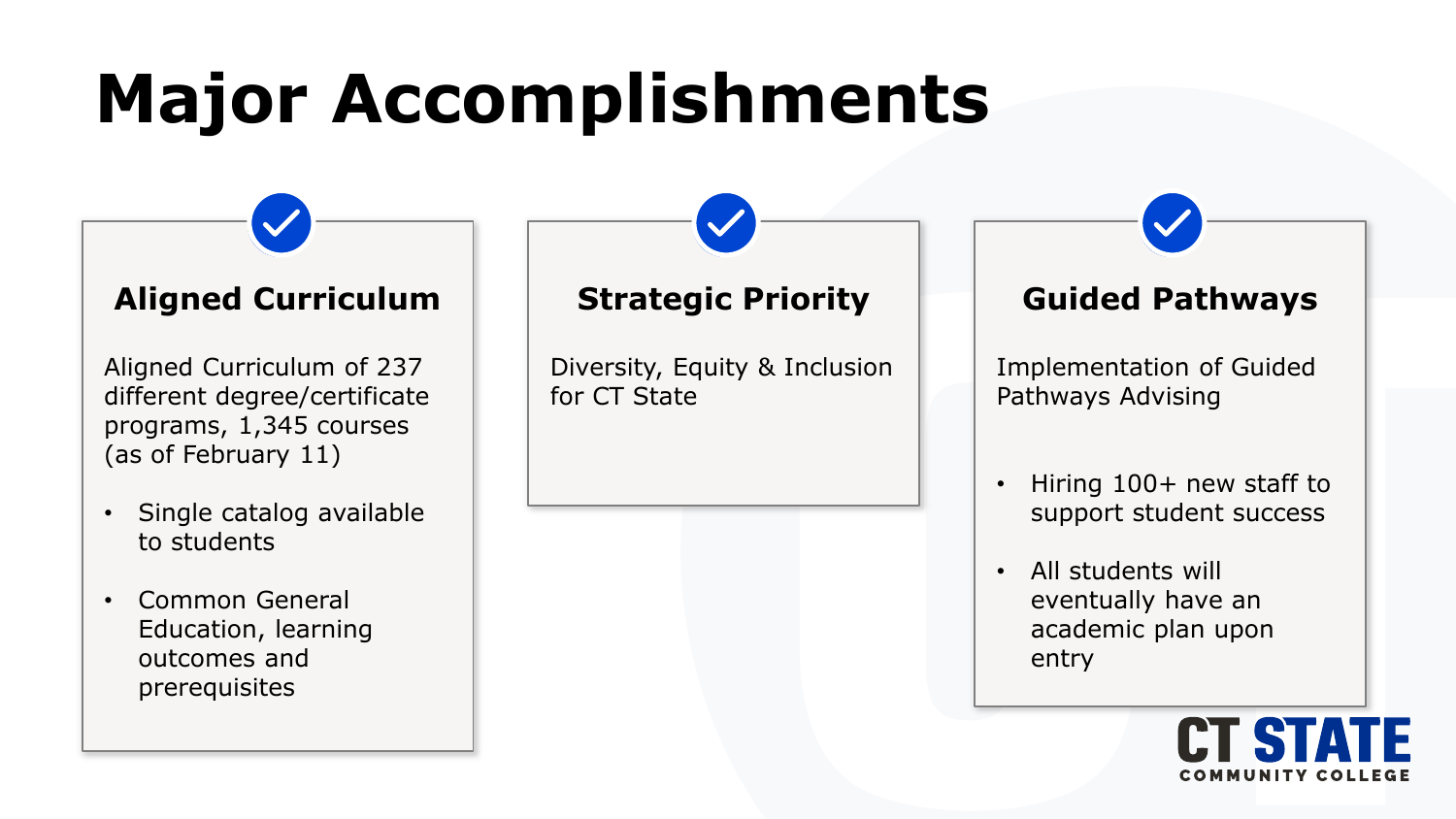# **Benefits of a Single Community College**



- **◆ Fill out FAFSA with one** code
- **◆ One catalog**
- Common learning outcomes

- ⇢ Arrange once for
	- ⇢ HS transcripts
	- $\rightarrow$  Proof of immunization
	- ⇢ College transcripts
- **◆** One aid package can be used across multiple campuses
- **◆ Common pre-requisites**
- Aligned statewide curriculum
- ⇢ Allows for unique programs specific to a community
	- New degrees only need to be approved once – more nimble workforce programs

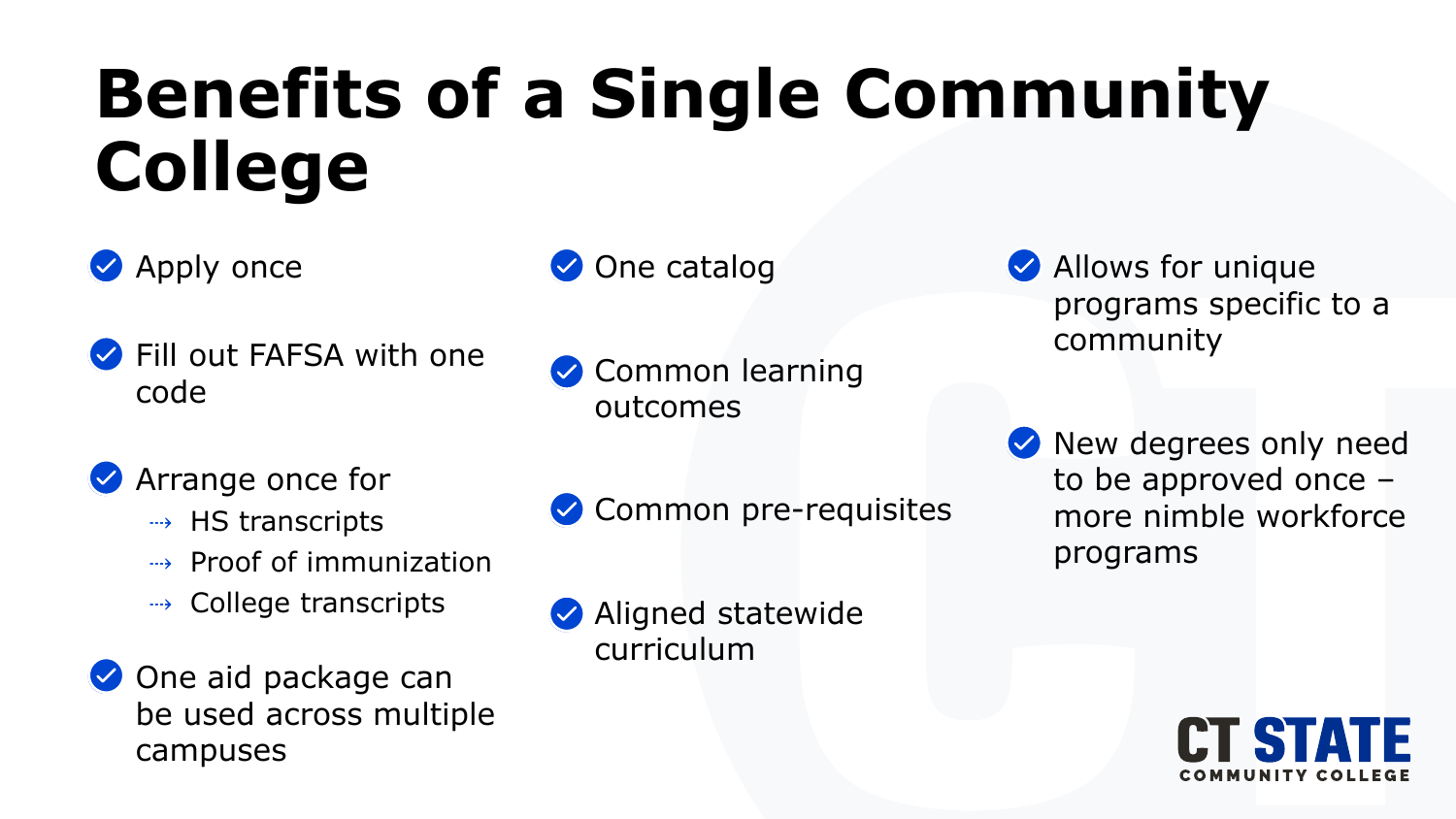# **Benefits of a Single Community College**



**Small Student to Advisor Ratio**

The student to advisor ratio will be 250:1

### **Emergency Support**

Every college now and in the future has a food pantry, mental health services, and emergency financial support

**Streamlined Application** 

Statewide application process and streamlined recruitment

### **Consistent & Equitable Resources**

Campuses and therefore their students will have consistent and equitable resources to face challenges both inside and outside of the classroom and campuses

### **Equitable Financial Aid**

We will apply financial aid equitably, and not 12 different ways

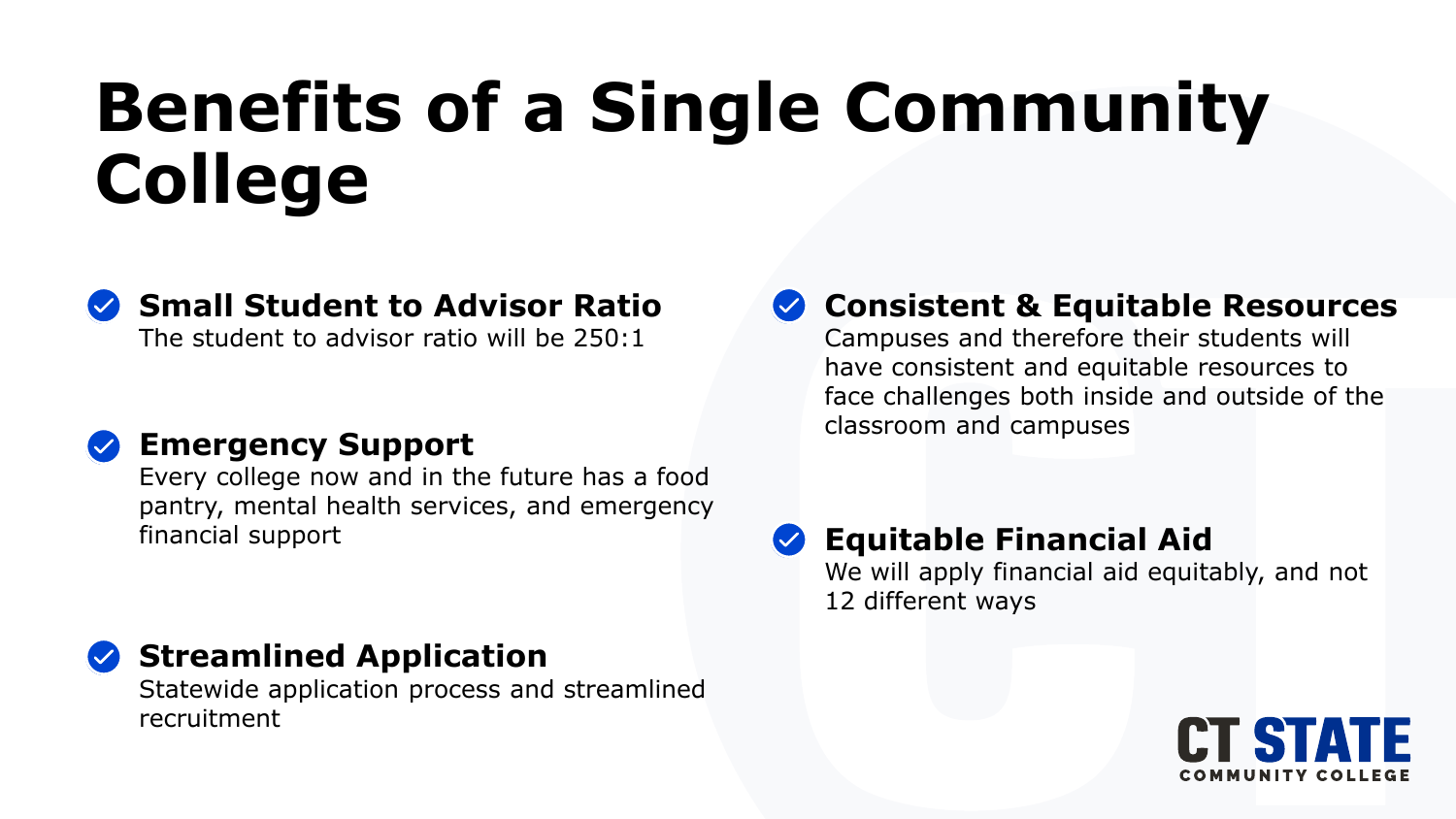## **CT Community Colleges are Plagued by Fiscal Instability**

#### ⇢ **Negative Reserves**

Currently, two out of 12 colleges have negative reserves

⇢ **Historic enrollment declines** 34% enrollment decline since 2014

#### ⇢ **Revenues do not keep pace with expenditures**

- ⇢ 70% of revenue comes from State Appropriations
- ⇢ Tuition increases cannot offset losses without sacrificing affordability & our commitment to access and equity

### ⇢ **Expenditures: High fixed costs**

- ⇢ 84% of expenses are for Personnel (Wages & Fringe Benefits)
- $\rightarrow$  High overhead & duplicated efforts across the 12 colleges

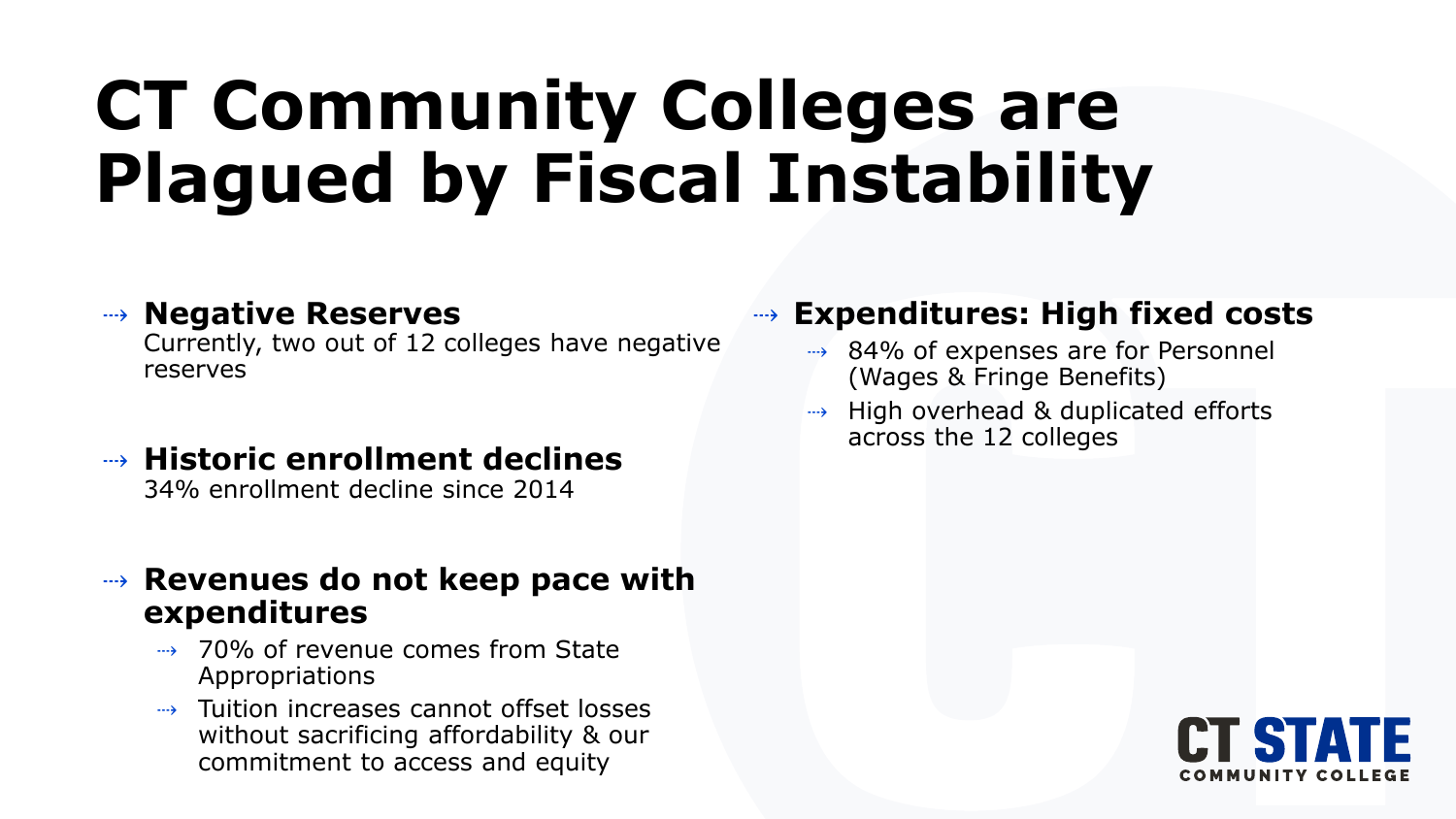### **Projected Enrollment Forecast (FTE)**



**COMMUNITY COLLEGE**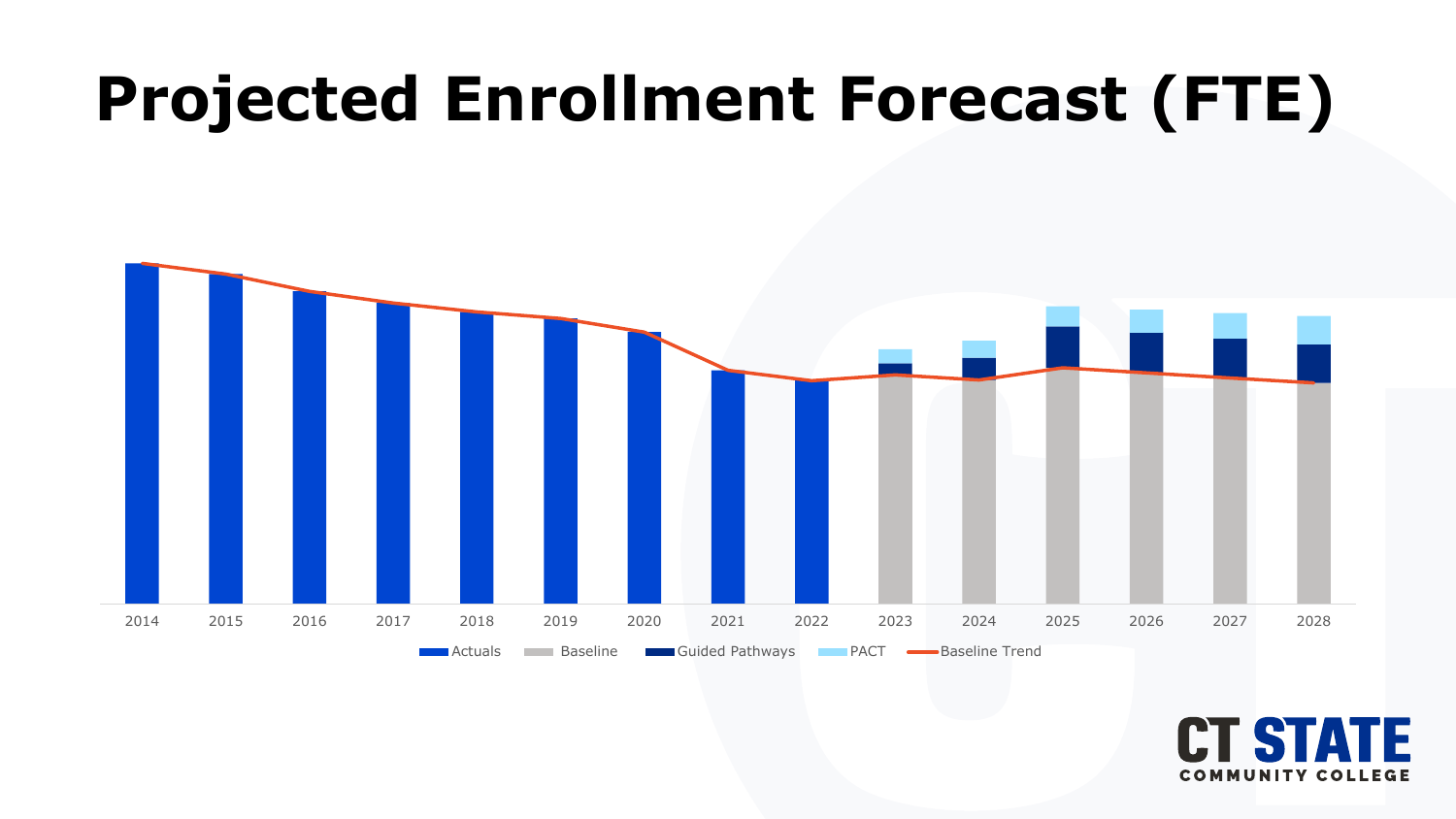## **Merger & PACT Provides Fiscal Stability**

#### **REVENUE & EXPENDITURE SOLUTION**

#### **Improve revenue by increasing enrollment**

- Baseline enrollment forecast is negative
- Implement PACT
- Implement Guided Pathways

### **Reduce non-student facing costs**

- Eliminate duplication of services
- Align staff with organizational needs
- Implement shared services
- Achieve economies of scale



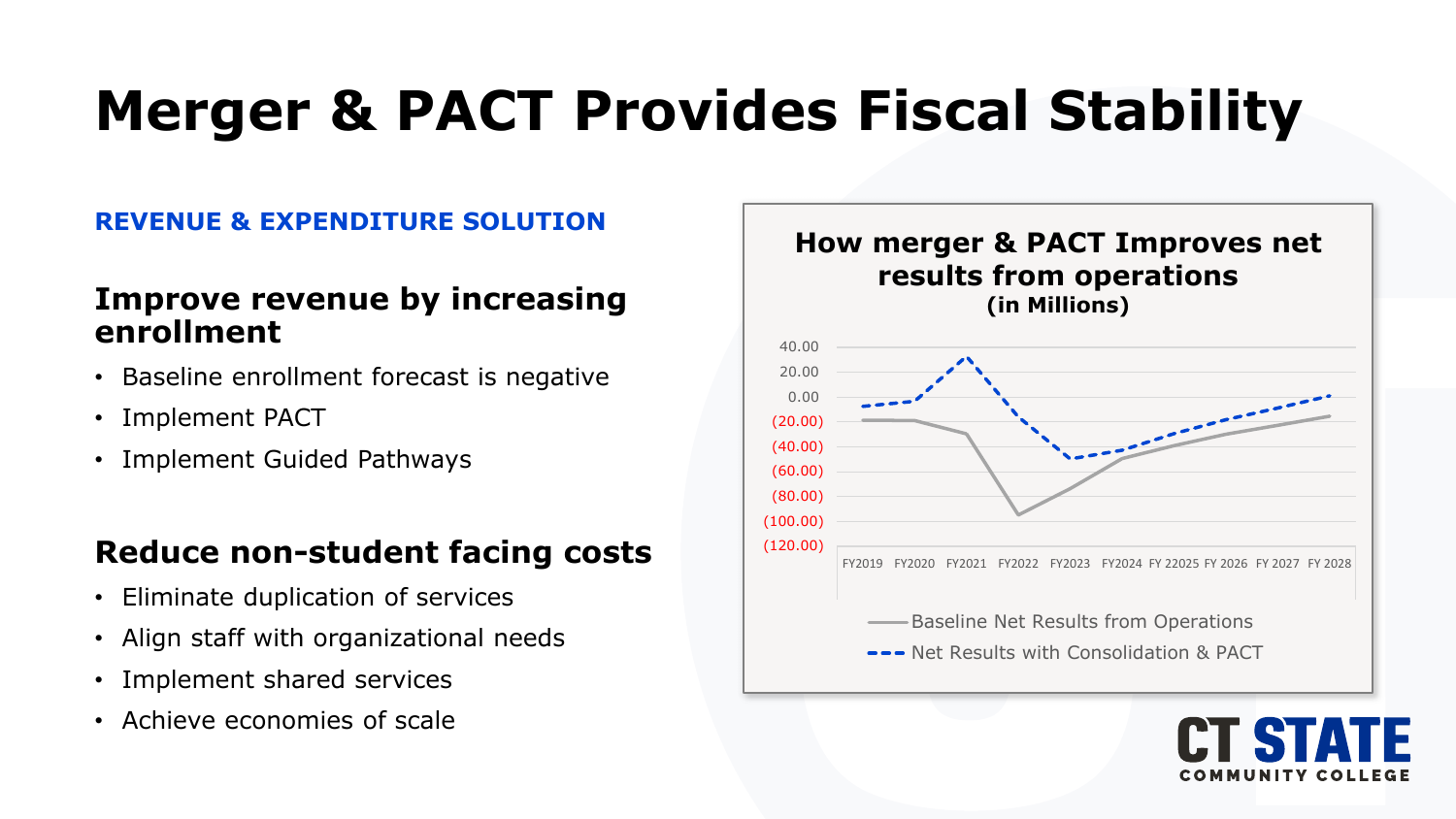### **Merger is an Investment in Fiscal Solvency**

#### **SAVINGS EXCEED COSTS**

#### **The merger has already achieved savings through strategic attrition**

### **Administrative costs include:**

- Faculty stipends for curriculum alignment work
- A 3-year, \$2.3 million engagement with Achieving the Dream to promote equitable student success
- CT State & regional leadership

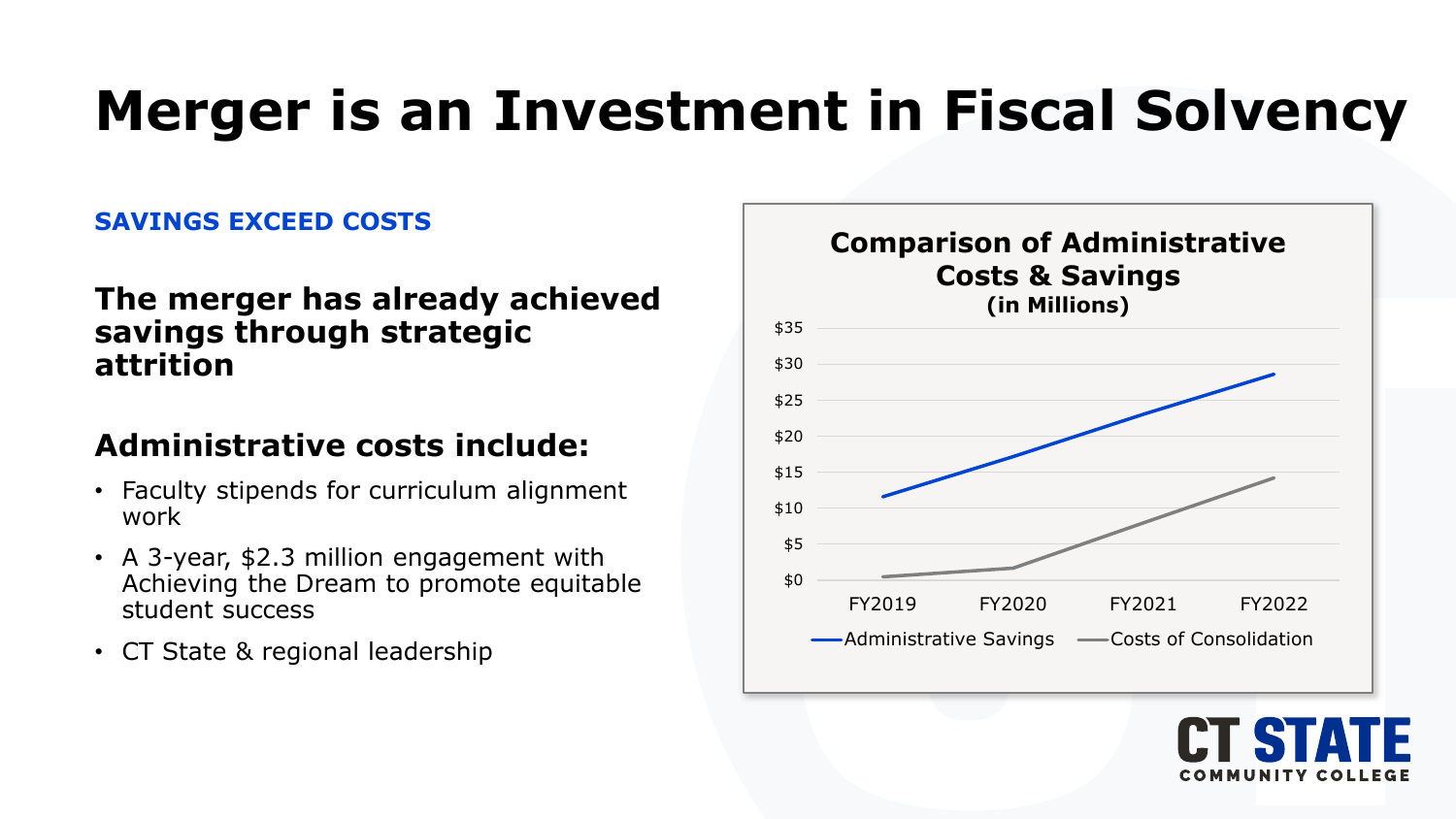# **Ongoing Work**

- $\rightarrow$  Implement enrollment management strategies to increase traditional age and adult learner populations
- $\rightarrow$  Implement shared governance structure
- $\rightarrow$  Finalize curriculum alignment (May 2022)
- $\rightarrow$  Finish the strategic plan for CT State
- $\rightarrow$  Establish DEI plan based on pillars
- $\rightarrow$  Bring One-College Banner Student Information System online
- $\rightarrow$  Transition current roles and responsibilities to future structure positions March 2022-July 2023

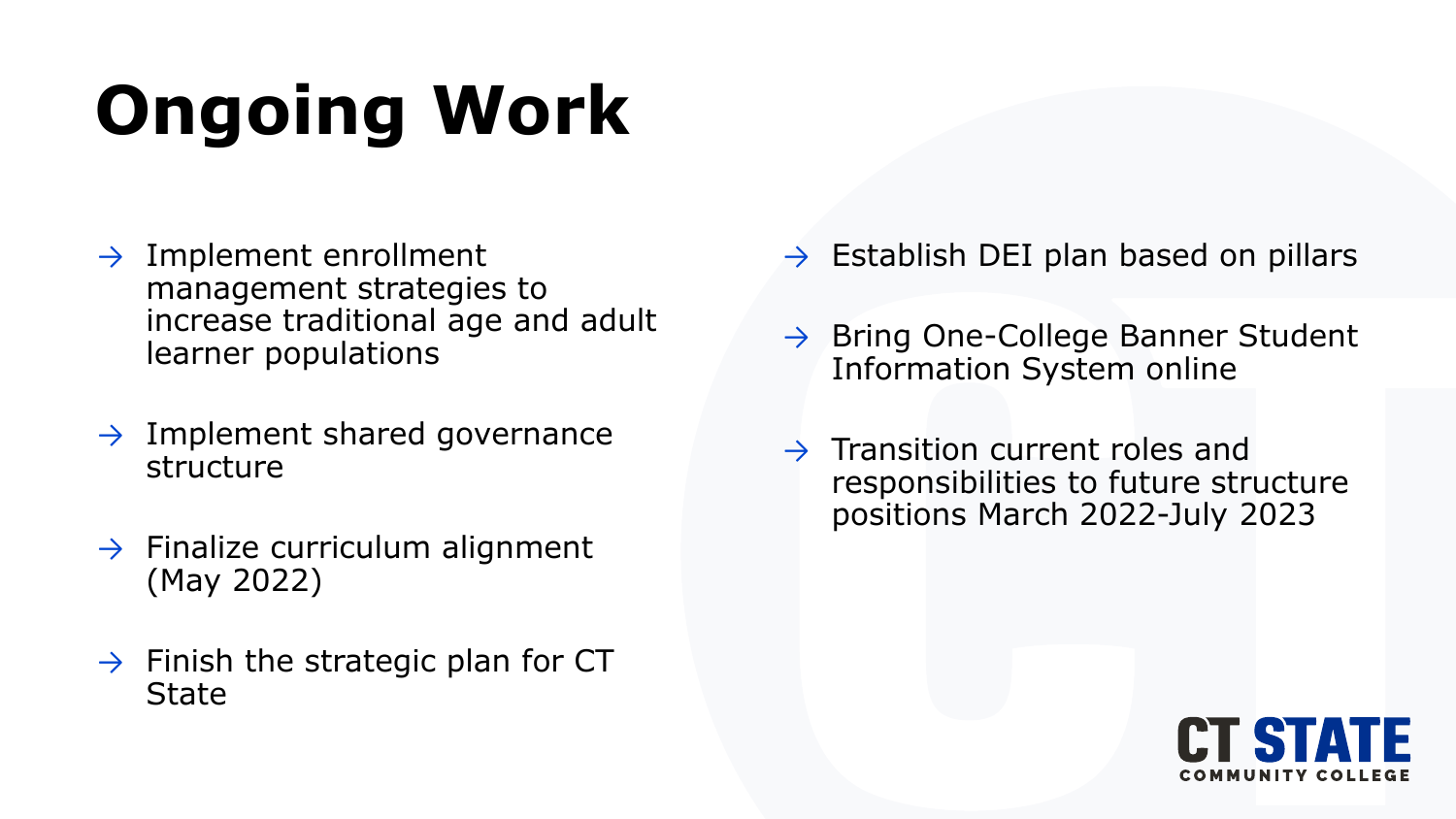# **Summary**

- $\rightarrow$  Merger will accomplish two central goals: improving equity and student success and improving the fiscal picture for the college
- $\rightarrow$  All campuses will remain open
- $\rightarrow$  Despite unforeseeable events financial projections have been accurate
- $\rightarrow$  Merger remains on track to deliver the promised savings
- $\rightarrow$  CT State Community College will remove artificial barriers to student access
- $\rightarrow$  Choice between a vibrant future community college that better serves students, versus the status quo